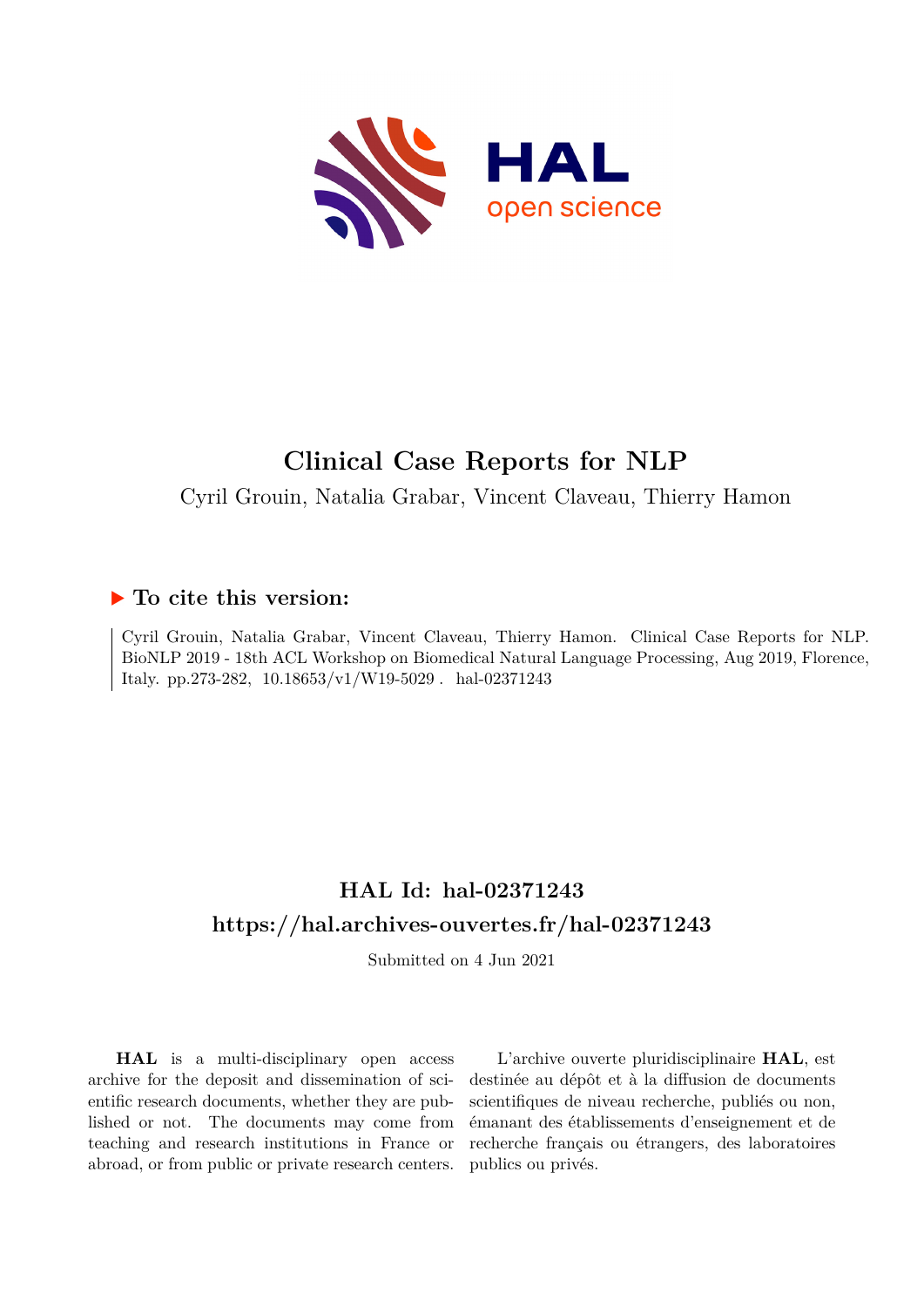#### Clinical Case Reports for NLP

#### Cyril Grouin

LIMSI, CNRS, Université Paris Saclay Campus universitaire d'Orsay 91405 Orsay cedex, France cyril.grouin@limsi.fr

Vincent Claveau IRISA, CNRS Czampus universitaire de Beaulieu 35042 Rennes cedex, France vincent.claveau@irisa.fr

#### Abstract

Textual data are useful to access expert information. Since the texts are representative of distinct language uses, it is necessary to build specific corpora in order to be able to design suitable NLP tools. In some domains, such as medical domain, it may be complicated to access the representative textual data and their semantic annotations, while there exists a real need for providing efficient tools and methods. In this paper, we present a corpus of 717 clinical cases written in French. We manually annotated this corpus into four general categories (age, gender, outcome, and origin) for a total number of 2,835 annotations. The values of age, gender, and outcome have been normalized. We also manually annotated a subset of 70 files into 27 fine-grained categories, for a total number of 5,198 annotations. In addition, we present a few basic experiments made on those annotations in order to highlight their usefulness.

#### 1 Introduction

In Natural Language Processing (NLP), texts are useful to access information, especially expert information. Nevertheless, the linguistic diversity (type of narratives, common or specialized vocabulary, regular or complex syntactic structures, etc.) requires robust tools to access the information present in those texts. In order to build suitable NLP-based tools, to model linguistic elements (machine-learning, word-embeddings), or to produce gold standards for evaluating automatic systems, texts are needed (Nadkarni et al., 2011). However, due to privacy and ethical reasons, documents from specialized domains (e.g., clinical notes or justice decisions) are not easily accessible unless authorization (Chapman et al., 2011).

Natalia Grabar STL, CNRS, Université de Lille Domaine du Pont-de-Bois 59653 Villeneuve-d'Ascq cedex, France natalia.grabar@univ-lille.fr

Thierry Hamon LIMSI, CNRS, Université Paris Saclay Université Paris 13 99 avenue Jean-Baptiste Clément 93430 Villetaneuse, France thierry.hamon@limsi.fr

When such data exist for the research, they are generally limited to English language, such as the MIMIC-III database (Johnson et al., 2016) and derived corpora. For French language, the Quaero medical corpus (Névéol et al., 2014) is composed of a limited number of documents (13 documents from the European Medicines Agency, 25 documents from the European Patent Organization) or very short documents (2,500 Medline titles).

In order to make available documents concerned by privacy issues, de-identification techniques have been widely used to replace nominative data by plausible information (Meystre et al., 2010; Kayaalp, 2017). Despite the recent improvements of these techniques, especially based on artificial neural networks (Dernoncourt et al., 2017), one can not assure that all nominative data have been removed and humans must further check those documents. Another solution relies on the production of synthetic data (Lohr et al., 2018). Originally, they were generated and used to train OCR systems for handwriting recognition (Doermann and Yao, 1995). They are now used when original data are missing or to provide more data, despite their artificial character (Eger et al., 2019). Besides, whether the texts are de-identified or artificially generated, their linguistic specificity will have an impact on further designed NLP rulebased and statistically-based approaches.

In this paper, we present the semantic annotations we made on a corpus of clinical cases written in French by domain experts. Since this corpus is composed of already published and freely accessible clinical cases, our aim is to make this annotated corpus available for the research. In order to present the usefulness of those annotations, we present a few basic experiments we made.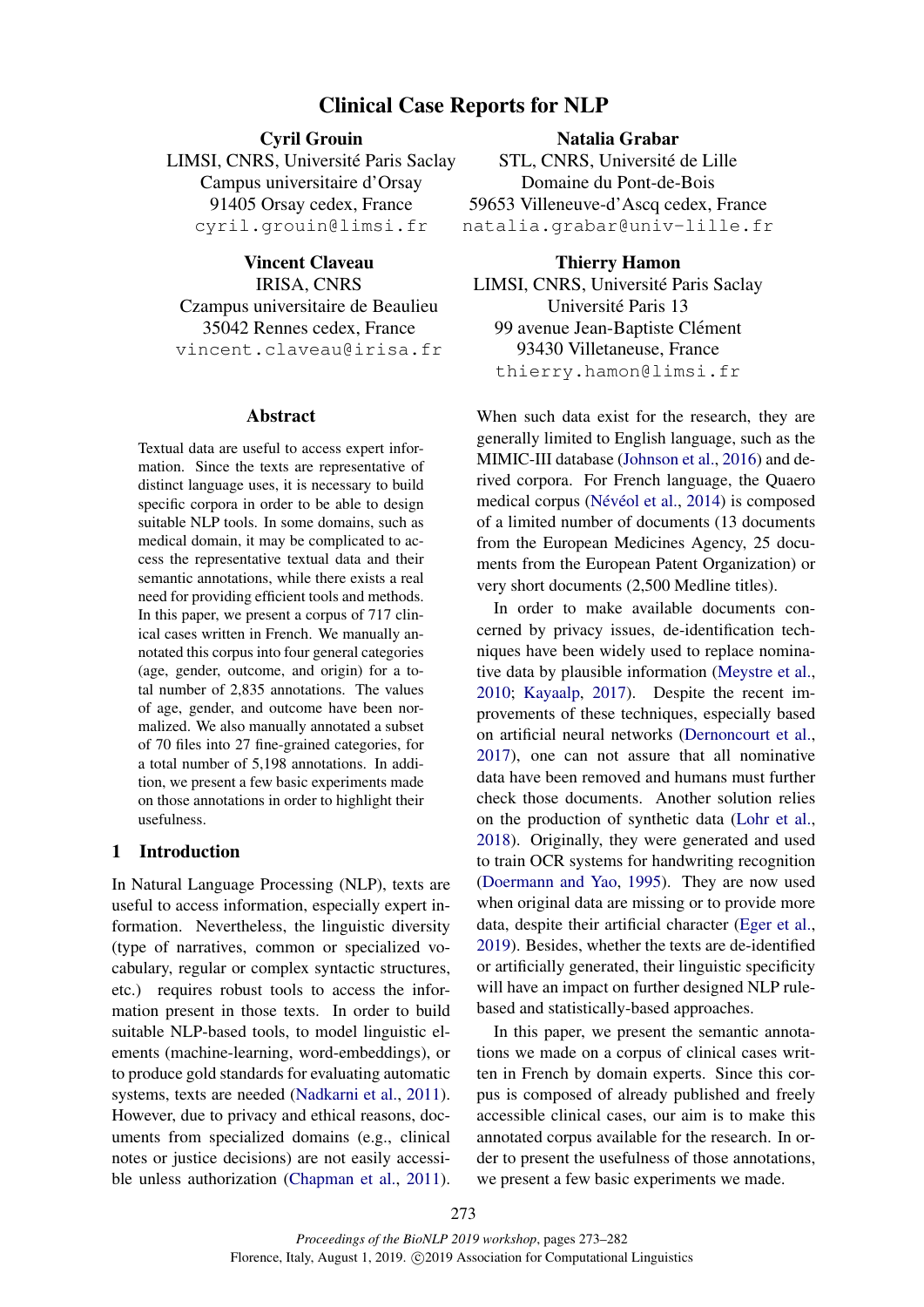#### 2 Corpus and annotation guidelines

#### 2.1 Corpus

In the clinical domain, in order to overcome the privacy and ethical issues when working on electronic health records, one solution consists in using clinical case reports. Indeed, it is quite common to find freely available publications from scientific journals which report in clinical cases of real de-identified or fake patients. Such clinical cases are usually published and discussed to improve medical knowledge (Atkinson, 1992) of colleagues and medical students. One may find scientific journals specifically dedicated to case reports, such as the *Journal of Medical Case Reports* launched in 2006 (Rison et al., 2017). Clinical cases consist of a detailed and hierarchically structured description of history, signs and symptoms, diseases, tests, treatments, follow-up and outcome of a given patient or of a cohort of patients (Rison, 2013). As pinpointed by Lysanets et al. (2017), clinical cases are composed of linguistic particularities which constitute a specific genre of medical texts: active voice sentences, past simple tense, personal pronouns, and modal verbs. Beyond this warning, they represent both an available and useful clinical content, especially for the NLP community for which the access to EHRs is becoming harder and harder.

We assume that this new orientation to tackle the medical data accessibility problem may become popular in the years to come within the biomedical domain. Let's for instance mention the work by Satomura and Amaral (1992), which produced back in 90's an automatic system designed for the indexing of clinical cases with ICD-9 codes. These clinical cases written in English have been extracted from the *New England Journal of Medicine* and permitted the researchers to develop their NLP system and to test it. More recently, Gurulingappa et al. (2012) produced a benchmark corpus composed of 3,000 clinical case reports in English, which has been then annotated into several categories (drug, dosage, and adverse effects), and relationships among them in order to provide mentions of adverse drug reactions.

The corpus we present in this work is composed of 717 clinical case reports written in French (see table 1 for general statistics). These cases have been previously published and are freely accessible. The cases from scientific literature often go with their discussion and keywords. In this

work, we only focus on the clinical case description. This set has been manually annotated with general and fine-grained information, which is described in the two following sections. This corpus is part of a larger and yet growing corpus, which currently contains over 4,100 clinical cases (Grabar et al., 2018).

| Element             | Number |
|---------------------|--------|
| Documents           | 717    |
| Sentences           | 1,124  |
| Words (occurrences) | 26,787 |
| Words (forms)       | 5,030  |

Table 1: General statistics on the corpus annotated in this work

#### 2.2 Annotations of general information

We considered four general categories of information for the annotation. They are related to demographic data (age and gender) and to medical data (the starting medical problem or origin and the outcome). Most of the clinical cases describe the clinical events of one patient. Yet, some clinical cases may be dedicated to the description of several patients, in which case, all relevant information are annotated for each patient. For this reason, the total number of annotations may be higher than the number of clinical cases. For three out of four categories, the values are normalized and taken from finite sets:

- Age  $\in \mathbb{N}$ : numerical value rounded in years; age in letters is converted into numerical value;
- Gender  $\in \{$  feminine, masculine  $\}$ ;
- Outcome  $\in \{$  recovery, improvement, stable condition, worsening, death }.

Besides, when several ages are given for the same patient, only the age at the moment of the main clinical event is considered. For the category Origin, the values correspond to text spans describing the initial medical problem.

Two scientists with a biomedical computer science background created the annotations independently, and then elaborated consensual annotations. Hence, all spans of text providing the expected information were annotated. For the category origin, the most inclusive text spans have been chosen.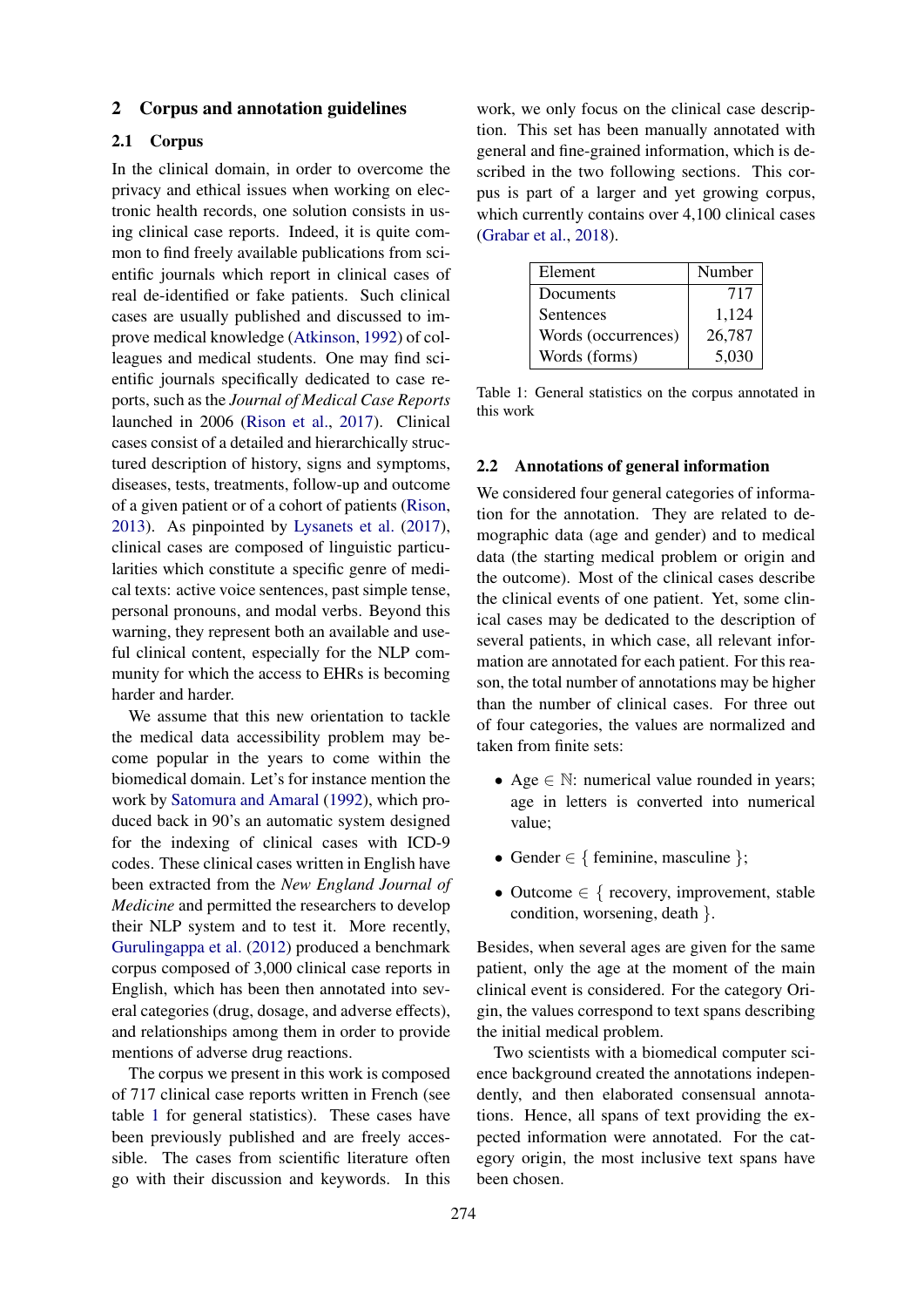#### 2.3 Annotations of fine-grained information

The corpus has also been enriched with finegrained annotations of entities concerning physiology, surgery, diseases, drugs, temporal data, lab and exam results. The annotations are based on the semantic types from the UMLS (Lindberg et al., 1993), on existing annotation guidelines such as the I2B2 NLP Challenges (Uzuner et al., 2010, 2011), and on medical entities from our corpus. We provide those annotations as a basis for several NLP tasks such as information extraction or automatic classification based on clinical entities.

In this section, we present the guidelines we defined. For each category, we give a definition and a few examples from the corpus.

#### 2.3.1 Physiology

Body measurements: weight *(71.8 kg)*, size  $(165 \text{ cm})$ , and body surface area  $(1.81 \text{ m}^2)$ 

Vital signs: temperature  $(38.2 \degree C)$ , and physiological liquid mentions *(blood, urine)*

Biology: anatomical parts *(left lung, thyroid)*, localization of procedures or diseases *(arterial, pulmonary)*, and biological functions *(pregnancy, pulse)*

#### 2.3.2 Surgery

These categories are related to the surgery:

Medical speciality including the types of medical units *(oncology, surgical care units)*.

Tests including names of tested elements *(radiography, biological check-up, blood pressure)*

Surgical treatments: treatments done by physicians *(chemotherapy, resection)*

Surgical approach: access used by the physician *(apical access)*

Medical devices used by patients or by physicians *(drainage, mask, sensor)*

#### 2.3.3 Diseases

We considered four types of disease-related information:

Pathology: mentions of diseases or diseased condition *(acute lymphoblastic leukemia, tumor)*

Signs or symptoms which are not chronic diseases *(cough, fever, headache, hypertension)*

Biological organism: bacteria and infectious organisms *(escherichia coli, group B streptococcus)*

Nature: indication of quality (qualifying adjectives, grade) for diseases, signs and symptoms *(pT2 G1 carcinoma, benign cyst)*

#### 2.3.4 Drugs

Pharmaceutical class or family of drugs *(antibiotic, anticoagulant, anti-vitamin K)*

Substance: commercial and generic drug names or generic substance *(acetaminophen, ferrous sulphate)*

Concentration of molecules in drugs *(10%, 5 mg/ml)*

Mode of administration *(intravenous, oral route, by nebulization)*

Dose: composed of value and unit for drug dose *(0.5 mg, four doses, one to two pills, three million units)* or rates *(5 mg/kg)*. If a dose was changed according to a past condition, the modification is annotated among two normalized values (increase, decrease)

#### 2.3.5 Temporal data

Date: absolute and relative dates *(January 2005)*

Moment: moment of a day for drug intake or surgical intervention *(at bedtime, the morning)* or specific time during the hospital stay *(at D1-D2)*

Duration especially for treatments and diseases *(since 10 years, for four weeks)*

Frequency for intakes, diseases, signs and symptoms *(once a day, if needed, chronic, every two weeks)*

#### 2.3.6 Lab and exam results

This category is related to all numerical values from lab results *(105/80 mm Hg, 68 bpm)* and analysis result from examination (e.g., *normal* for imaging or palpation).

#### 2.4 Additional information

Some categories are annotated with additional information.

#### 2.4.1 Linguistic annotations

Similarly to Uzuner et al. (2011), we added assertion values among the six tags possible: present, absent, associated to someone else, conditional,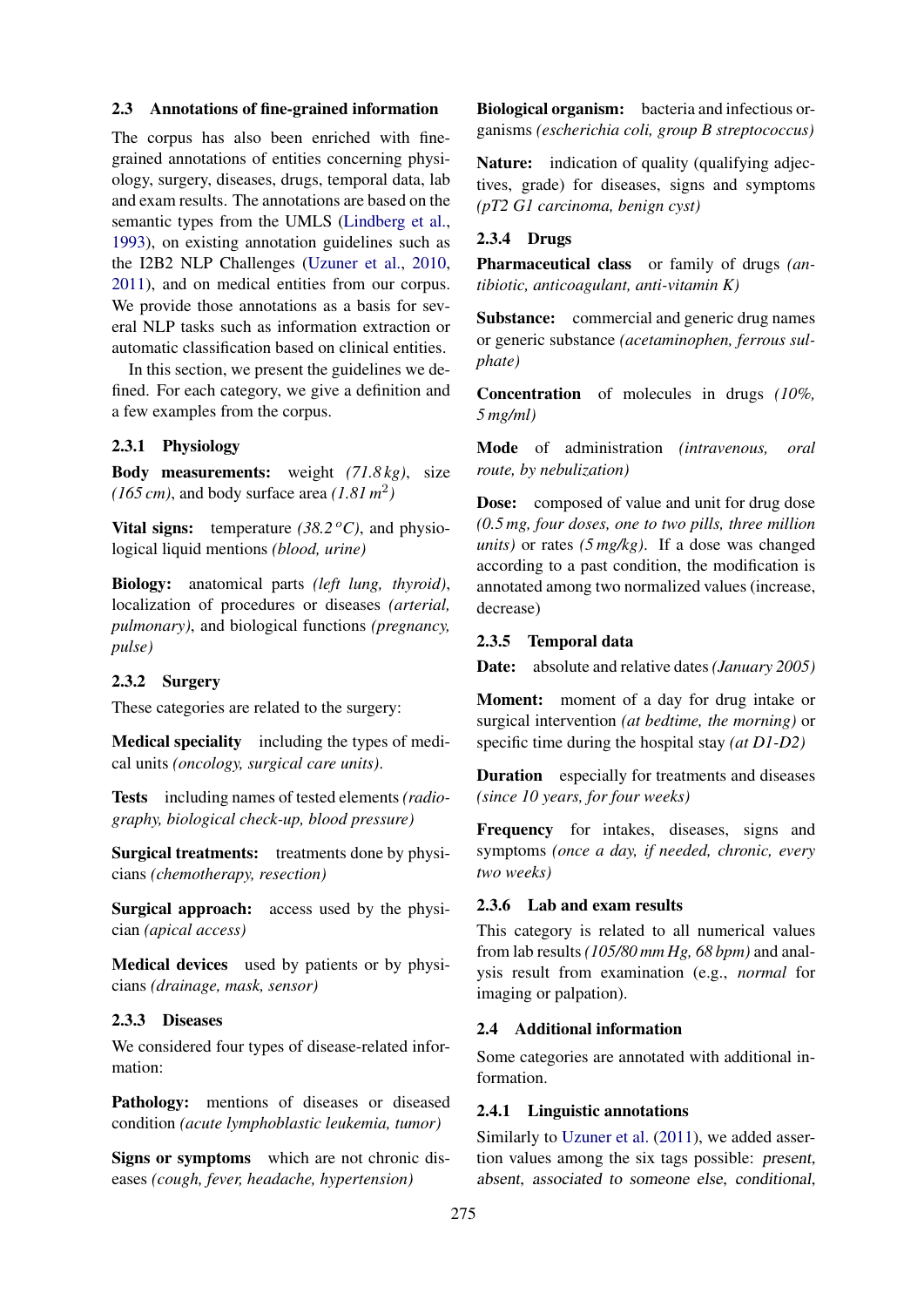hypothetical, possible. Present: default value; Absent: element planned but not realized; Conditional: element that can occur under certain circumstances; Hypothetical: element that may occur in the future; Possible: element that may occur; Associated to someone else: element concerning family or acquaintances. Assertions may be used for the annotation of the Pathology, Signs and Symptoms, Tests, and Treatments categories.

#### 2.4.2 Medical information

Linguistic interpretation: With Substances and Weight, if the medication or the weight change according to their previous values, this modification is annotated according to two normalized values: stop and titration for Substances, and gain and loss for Weight.

Medical interpretation: For lab results (e.g., blood pressure) and physiological data (temperature), if values can be compared to known ranges (external medical knowledge), three normalized levels are used (high, normal, low) in order to provide a better comprehension of those values.

#### 3 Annotated corpus

#### 3.1 Inter-annotator agreement

The inter-annotator agreement is computed with Cohen's  $\kappa$ , and with Precision, Recall and Fmeasure values (Sebastiani, 2002).

General information We computed interannotator agreement scores on the normalized values for general information: Age, Gender and Outcome, and on the annotated text spans for Origin. We achieved excellent agreements for Age and Gender ( $\kappa$ =0.939), differences being due to omissions; poor agreement for Outcome  $(\kappa=0.369)$  due to differences of interpretation between close values (e.g., recovery vs. improvement for long-term diseases); and very low agreement for Origin  $(\kappa=0.762)$  since spans of text were often distinct between annotators. As stated by Grouin et al. (2011), the  $\kappa$  metric is not well suited for annotations of text since it relies on a random baseline for which the number of units that may be annotated is hard to define. As a consequence, the classical F-measure is often used as an approximation of inter-annotator agreement. In the following experiments, we present the inter-annotator agreements through Precision, Recall, and F-measure.

Outcome The outcome value is complex since differences between recovery and improvement may imply more knowledge than the information presented in the clinical case. As an example, for a patient presenting arterial hypertension at the consultation, do we consider a "recovery" or an "improvement" when clinicians indicate *a complete remission 18 months after the intervention*? Can we consider a recovery for a remission? Is a period of eighteen months sufficient to take a decision? If *no tumor recurrence after fifteen months of decline* is considered, since a tumor may appear again, can we still consider a "recovery"?

At last, we made a difference between cancers or malign tumors ("improvement") and benign tumors or other diseases ("recovery"). For chronic diseases, we only considered an "improvement".

Fine-grained categories In Table 2, we indicate the inter-annotator agreement for the main categories from fine-grained annotations on a subset of 70 clinical cases we annotated in duplicate.

| Category      | P      | R      | F      |
|---------------|--------|--------|--------|
| Anatomy       | 0.5660 | 0.8511 | 0.6799 |
| Concentration | 0.5714 | 0.2857 | 0.3810 |
| Date          | 0.7042 | 0.2747 | 0.3953 |
| Devices       | 0.3151 | 0.8519 | 0.4600 |
| Dose          | 0.3744 | 0.8913 | 0.5273 |
| Duration      | 0.7500 | 0.5816 | 0.6552 |
| Examen.       | 0.4260 | 0.8267 | 0.5623 |
| Function      | 0.5135 | 0.2879 | 0.3689 |
| Frequency     | 0.5597 | 0.8824 | 0.6849 |
| Localisation  | 0.4328 | 0.8056 | 0.5631 |
| Mode          | 0.5563 | 0.8778 | 0.6810 |
| Pathology     | 0.2596 | 0.6116 | 0.3645 |
| SOSY          | 0.5567 | 0.6888 | 0.6157 |
| Specialty     | 0.3077 | 0.2051 | 0.2462 |
| Substance     | 0.5950 | 0.7163 | 0.6500 |
| Treatment     | 0.5378 | 0.4054 | 0.4623 |
| Overall       | 0.4426 | 0.6924 | 0.5400 |

| Table 2: Inter-annotator agreement for the main cate-     |  |  |  |
|-----------------------------------------------------------|--|--|--|
| gories (fine-grained annotations) on the 70 files dataset |  |  |  |

We observe that the categories yield better Recall than Precision, which means that similar units are annotated by the two annotators. Yet, Precision values are often lower because the units may correspond to different text spans. The average agreement in terms of F-measure is 0.5400. This first round of fine-grained annotations permitted to elaborate strong annotation guidelines, which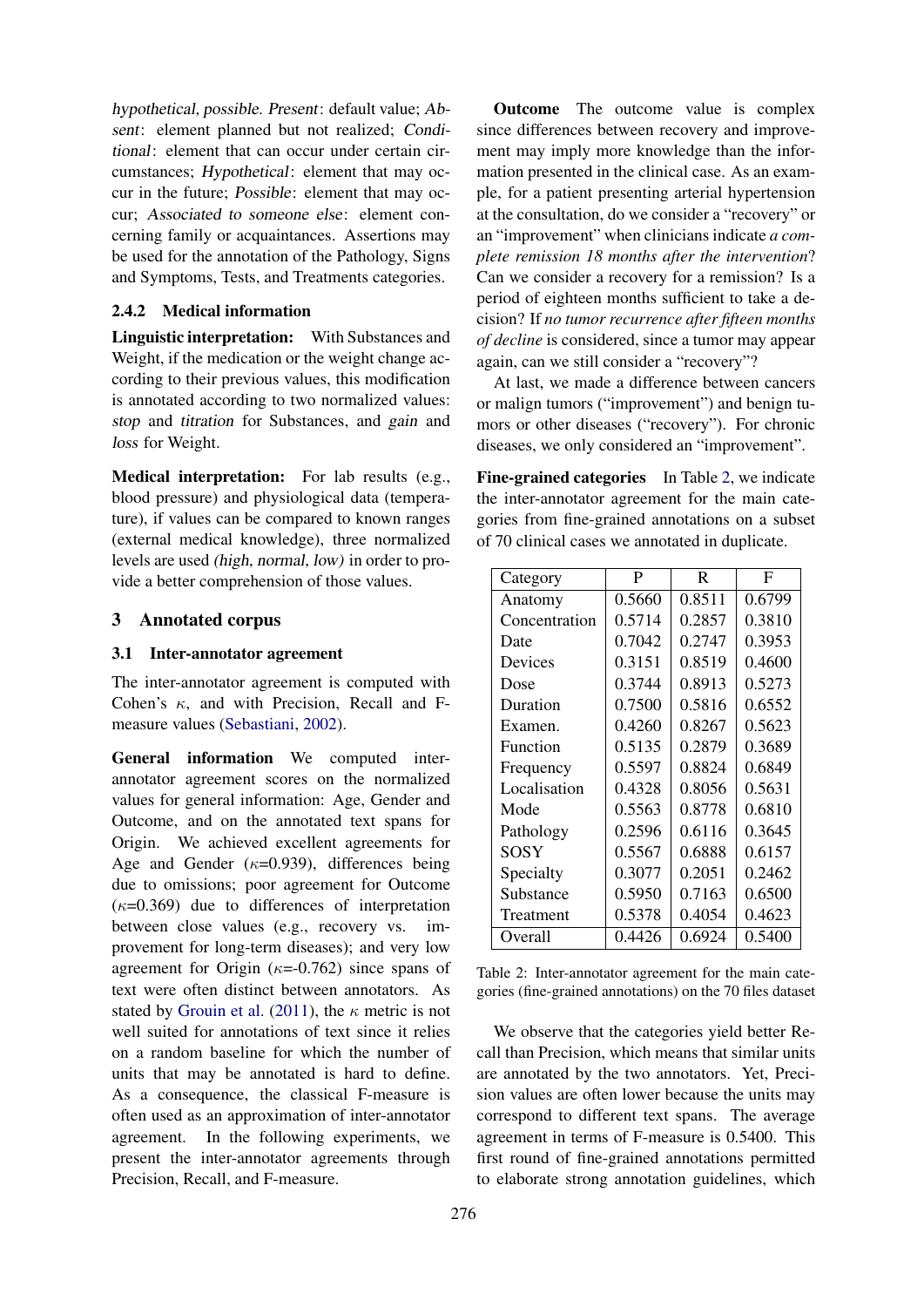| Physiology     |                          |         |        |                 | Numerical                     |                 |          |           |
|----------------|--------------------------|---------|--------|-----------------|-------------------------------|-----------------|----------|-----------|
|                | <b>Body measurements</b> |         |        | Vital signs     | <b>Biology</b>                |                 |          | Values    |
| Weight         | Size                     | Surface | Temp.  | Liquid          | Anatomy                       | Local.          | Function |           |
| 8              | 5                        | 3       | 5      | 47              | 424                           | 603             | 37       | 310       |
| <b>Surgery</b> |                          |         |        | <b>Diseases</b> |                               |                 |          |           |
| Speciality     | <b>Tests</b>             | Treatm. | Access | Devices         | SOSY<br>Pathology<br>Organism |                 |          | Nature    |
| 26             | 784                      | 251     | 20     | 73              | 285                           | 803             | 11       | 192       |
| <b>Drugs</b>   |                          |         |        |                 |                               | <b>Temporal</b> |          |           |
| <b>Class</b>   | Substance                | Conc.   | Mode   | Dose            | Date                          | Moment          | Duration | Frequency |
| 44             | 437                      | 14      | 142    | 219             | 71                            | 174             | 76       | 134       |

Table 3: Number of annotations for each fine-grained category within the subset of 70 files. (Temp.=temperature, Local.=localization, Treatm.=surgical treatments, Access=surgical approach, SOSY=signs or symptoms, Class=pharmaceutical class, Conc.=concentration)

is being applied to the whole set of 717 clinical cases. We expect that the further annotations will provide with better inter-annotator agreement.

#### 3.2 Statistics

Table 3 indicates the number of annotations for each fine-grained category based on a subset of 70 cases. The total number of annotations is 5,198, which gives on average 74.3 annotations per case.

As shown on figure 1, all fine-grained categories have not been used in each file. Six categories are mainly used in the dataset of 70 files: Test (annotations found in 95.7% of all files), Localisation (90.0%), Sign or Symptom (78.6%), Anatomy (75.7%), Pathology (72.9%), and Surgical Treatment (68.6%).



Figure 1: Distribution of fine-grained annotations in the dataset of 70 files (percentage)

Physiological information (body measurements and vital signs) are found in a few number of files (less than 10% of files from the dataset). Since those types of information are useful for a limited number of pathologies or signs or symptoms, they have been found in few documents.

Table 4 presents the final number of annotations on the four general categories and their distribution on the whole dataset of 717 files. Since a few clinical cases describe several patients (either a cohort of patients or a pathology affecting several patients), the total number of annotations may be higher than the total number of files in the corpus. This has been observed for Gender and Origin.

| Category | #   | Distribution                |
|----------|-----|-----------------------------|
| Age      | 717 | from new born to 98 y.o.    |
| Gender   | 727 | 317 feminine, 410 masculine |
| Outcome  | 678 | 227 recovery, 256 improve-  |
|          |     | ment, 55 stable, 23 worsen- |
|          |     | ing, 117 death              |
| Origin   | 722 | 722 distinct spans of text  |

Table 4: Number of mentions for the general information annotations on the whole dataset of 717 files

Nevertheless, apart from the Gender category, other general annotations are not found in all files: Origin is present in 716 files (99.9% of files), Age in 698 files (97.4%), and Outcome in 675 files (94.1%). Annotations are missing when it was not possible to identify the information.

#### 3.3 Annotated clinical case report

Figure 2 shows the following clinical case: *A 73-year-old woman who had only one child by caesarean section, but had for several years a*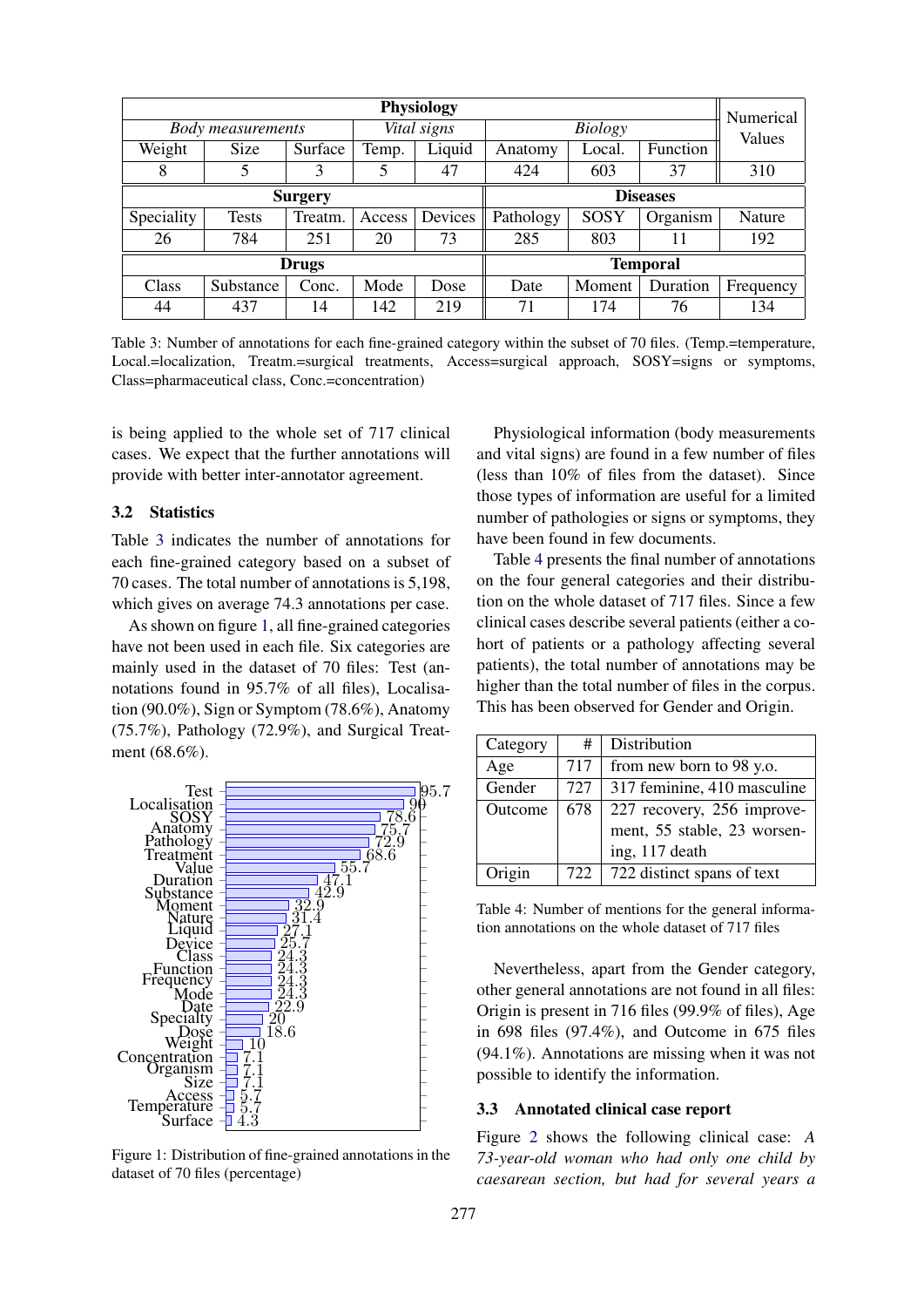

Figure 2: Annotated case report. General information includes the following tags: *genre* (gender),  $\hat{a}ge$  (age), *origine* (origin), *issue* (outcome). Other tags are related to fine-grained information. Normalized values appear between square brackets (feminine gender, high or normal values, improvement outcome)

*stage III prolapse totally neglected by the patient. She is in obstructive renal failure with blood urea at 10 mmol/l serum. On the intravenous urography, we notice a very significant bilateral ureteropyelocaliceal dilation. The blood pressure is 12/8. The pessary placement very quickly improves the situation since four days later, the blood urea is 6.4 mmol/l. The patient refuses any additional surgery and is then lost to follow-up.* The case is annotated with general and fine-grained information. Elements in square brackets correspond to normalized tags: feminine *("feminin") ´* for gender, high *("haut")* and normal for values, and improvement *("amélioration")* for outcome.

#### 3.3.1 Types of information in the typical clinical case report

This case report is composed of several parts, annotated as follows:

- *general description with patient history:* gender (woman, *"femme"*); age (73-yearold, *"73 ans"*); surgical treatment (caesarean, "*césarienne*"); duration (for several years, *"depuis plusieurs annees" ´* ); pathology (stage III prolapse, *"prolapsus de stade III"*)
- *origin of consultation, tests and results:* origin (obstructive renal failure, *"insuffisance rénale obstructive"*), composed of three elements: sign or symptom (failure, *"insuffisance"*), localization (renal, "*rénale*"), and nature (obstructive, "*obstructive*"); three tests (blood urea, "*urée sanguine"*, blood pressure, *"tension arterielle" ´* , urography, *"urographie"*) with lab results (10 mmol/l, 12/8, 6.4 mmol/l) and localization (intravenous, *"intraveineuse"*); sign or symptom (dilation, *"dilatation"*) with

localization (bilateral ureteropyelocaliceal, *"uret´ eropy ´ elocalicielle bilat ´ erale" ´* ) and nature (very significant, *"tres importante" `* )

- *surgical treatment and issue:* medical device (pessary, *"pessaire"*); outcome (very quickly improves the situation, "*améliore très rapidement la situation"*); moment (four days later, *"quatre jours plus tard"*)
- *follow-up*: no annotation in this clinical case

We observe the types of information contained in clinical case reports are similar to those typically provided by patient health documents in hospitals.

#### 3.3.2 Distribution of annotations

Columns two and three from Table 4 indicate that general information are found in all clinical cases. For gender and origin, the number of annotations if higher than the number of clinical cases because several people are described in some cases (gender), and because several origins of consultation may be indicated (namely, several signs or symptoms).

ure, "insuffisance"), localization (renal,  $(8.4\%)$ , and anatomical parts  $(8.2\%)$ . The number From Table 3, one can observe a very imbalanced number of annotations per category. The main categories are: signs or symptoms (15.4%), tests (15.1%), localizations (11.6%), substances of signs and symptoms mentions are three times higher than annotations of diseases (5.5%). Small categories are related to specific data (especially body measurements and vital signs) that are indicated in a limited number of cases. This may correspond to the average difference with the clinical patient reports.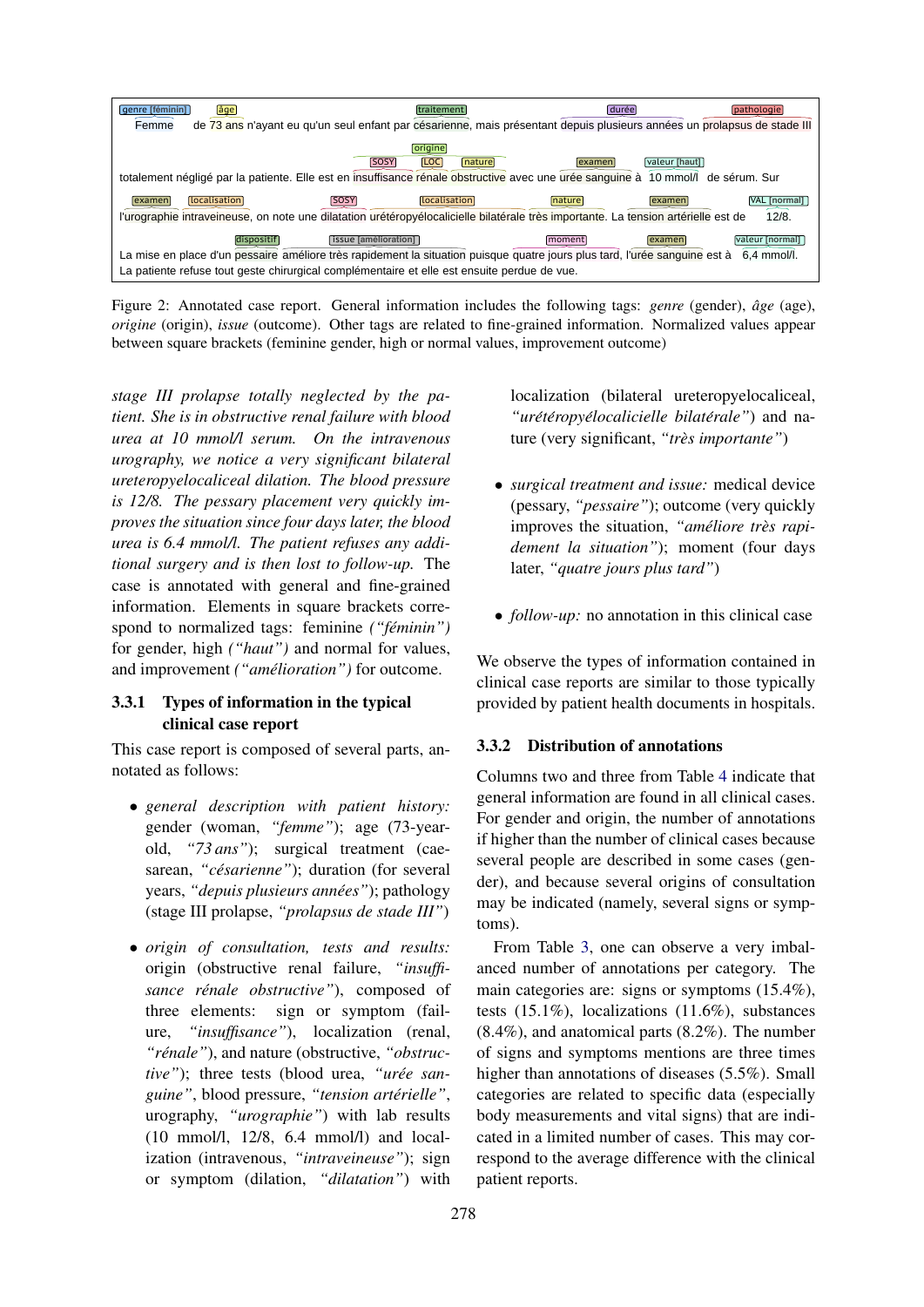#### 4 Experiments and analysis

The annotated corpus has been exploited to perform similar annotations automatically and for their evaluation. Our aim is to verify the adequateness of the annotations for this information extraction task, as well as to serve as baseline for future work. We specify we do not aim to provide new methods, nor to improve existing systems, but to present a few use cases that may be done on the annotations presented in section 2.

#### 4.1 Linguistic analysis

Syntax. Depending on the outcome observed in clinical cases, we studied the distribution of a few verbal tenses based on the POS annotations provided by the TreeTagger system (Schmid, 1994). As presented in Table 5, past perfect is the main tense for death outcome while present is the main tense for both improvement and stable condition outcomes. Conversely, we observe no future tense in case reports concerned by death.

| Verbal tense | R    |      | S                                                   | W    |      |
|--------------|------|------|-----------------------------------------------------|------|------|
| future       |      |      | $0.01 \mid 0.01 \mid 0.01 \mid$ 0.02 $\mid 0.00$    |      |      |
| imperfect    |      |      | <b>0.19</b>   0.15   0.12   0.13   0.16             |      |      |
| past perfect |      |      | $0.41 \mid 0.41 \mid 0.41 \mid 0.41 \mid 0.45 \mid$ |      |      |
| present      | 0.23 | 0.29 | 0.29                                                | 0.24 | 0.26 |

Table 5: Percentage of verbal tenses use depending on the outcome value (R=recovery, I=improvement, S=stable, W=worsening, D=death)

Table 6 presents the distribution of demonstrative pronouns (PRO:dem) vs. personal pronouns (PRO:per) depending on the outcome. We observe that impersonal linguistic constructions are mainly used for stable condition outcomes (less personal pronouns and more demonstrative pronouns) than in other outcome types, as if the uncertainty of the stable condition (no improvement nor worsening) would prevent from a too much personal representation of the case.

| POS tag                                              |                                         | W |  |
|------------------------------------------------------|-----------------------------------------|---|--|
| PRO:dem   $0.19$   $0.19$   $0.24$   $0.21$   $0.18$ |                                         |   |  |
| PRO: per                                             | <b>0.52</b>   0.50   0.47   0.48   0.51 |   |  |

Table 6: Percentage of types of pronoun use (PRO:dem=demonstrative, PRO:per=personal) depending on the outcome value (R=recovery, I=improvement, S=stable, W=worsening, D=death)

Semantics. Table 7 presents the main elements annotated as anatomical parts, pathologies, signs or symptoms, and surgical treatments depending on the gender. The observed differences of medical entities mainly highlight differences due to anatomical parts specific to men or women, or to distinct prevalences of pathologies. We observe less differences in surgical treatments than in other categories.

| Category   | F/M          | Annotated spans                 |  |  |  |  |
|------------|--------------|---------------------------------|--|--|--|--|
|            | F            | kidney, bladder, torso          |  |  |  |  |
| Anatomy    | $\mathbf{M}$ | testicle, bladder, prostate     |  |  |  |  |
|            |              | acute pyelonephristis, ade-     |  |  |  |  |
|            | F            | nocarcinoma, carcinoma,         |  |  |  |  |
|            |              | edema, mydriasis, tumor         |  |  |  |  |
| Pathology  |              | adenocarcinoma, fistula,        |  |  |  |  |
|            | M            | rhabdomyosarcoma, tuber-        |  |  |  |  |
|            |              | culosis, tumor, ulcer           |  |  |  |  |
|            |              | dilation, hematuria, hyper-     |  |  |  |  |
|            | F            | sensitivity, lesion, mass,      |  |  |  |  |
| Signs or   |              | pain, rash, stone, vomiting     |  |  |  |  |
| Symptoms   |              | fever, infection, lesion, mass, |  |  |  |  |
|            | M            | nodule, pain, pneumonia, re-    |  |  |  |  |
|            |              | lapse, retention, trouble       |  |  |  |  |
|            |              | chemotherapy, curettage,        |  |  |  |  |
|            | F            | desensitization, exeresis,      |  |  |  |  |
|            |              | lumpectomy, nephrectomy         |  |  |  |  |
| Treatments |              | ablation, chemotherapy,         |  |  |  |  |
|            | $\mathbf{M}$ | clamping, desensitization,      |  |  |  |  |
|            |              | exeresis,<br>orchiectomy,       |  |  |  |  |
|            |              | plasma exchange, resection      |  |  |  |  |

Table 7: Most used anatomical parts, pathologies, signs or symptoms, and surgical treatments depending on the gender (F=feminine, M=masculine)

#### 4.2 Information extraction

The information extraction experiments rely on the Wapiti tool (Lavergne et al., 2010) that implements linear chain CRF (Lafferty et al., 2001). We trained a model on the 16 fine-grained categories presented in Table 2, through a 10 fold cross-validation process, using a l1 regularization. We used the following features: unigrams and bigrams of tokens, number of characters, typographic case, presence of punctuation and digit, Soundex code<sup>1</sup> value of each token, relative position of token within the document (beginning, middle, end), POS tags from the TreeTagger sys-

<sup>1</sup><https://en.wikipedia.org/wiki/Soundex>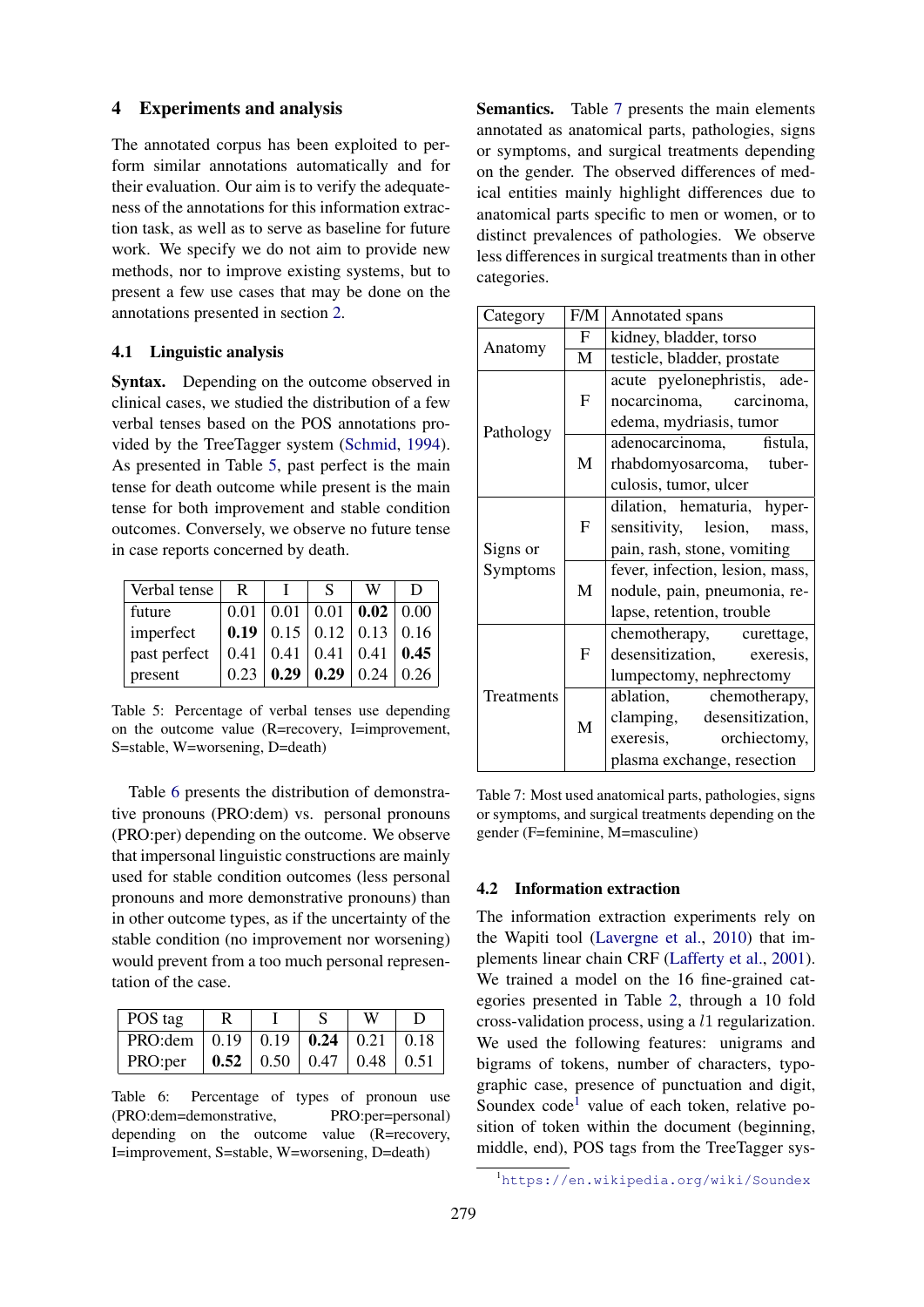tem (Schmid, 1994) and syntactic chunks based on those tags, presence of the token in a dictionary of 251k inflected forms for French, and cluster id (120 classes) of each token using the clustering algorithm from Brown et al. (1992) implemented by Liang (2005). The results that we achieved are presented in table 8. Overall, we obtain 0.76 Precision, 0.45 Recall and 0.67 F-measure.

| Category      | P      | R      | F      |
|---------------|--------|--------|--------|
| Anatomy       | 0.7260 | 0.4823 | 0.5795 |
| Concentration | 0.5000 | 0.0714 | 0.1250 |
| Date          | 1.0000 | 0.4507 | 0.6214 |
| Devices       | 0.3077 | 0.0548 | 0.0930 |
| Dose          | 0.7805 | 0.5818 | 0.6667 |
| Duration      | 0.9545 | 0.2692 | 0.4200 |
| Examen.       | 0.8308 | 0.6303 | 0.7168 |
| Function      | 0.8889 | 0.2162 | 0.3478 |
| Frequency     | 0.9630 | 0.1955 | 0.3250 |
| Localisation  | 0.7812 | 0.5795 | 0.6654 |
| Mode          | 0.8929 | 0.5245 | 0.6608 |
| Pathology     | 0.5918 | 0.2086 | 0.3085 |
| SOSY          | 0.6067 | 0.3639 | 0.4549 |
| Specialty     | 1.0000 | 0.3846 | 0.5556 |
| Substance     | 0.8490 | 0.3721 | 0.5175 |
| Treatment     | 0.8190 | 0.3785 | 0.5177 |
| Overall       | 0.7640 | 0.4492 | 0.5658 |

Table 8: Results achieved using a CRF through a 10 folds cross-validation

#### 5 Discussion

Corpus. One contribution of this work is related to the availability of the annotated corpus from the medical domain for French. We based our annotation schema on both existing ones (semantic types from the UMLS, i2b2 NLP Challenges) and on types of elements found in our corpus. This annotated corpus will be made available for the research purposes and may be of interest for several NLP tasks related to the biomedical domain: information extraction, relationships identification, classification, discourse analysis, temporality, etc.

Human annotations vs. CRF. We observed that results obtained by the designed CRF system are in line with results obtained by humans when annotating the corpus. More specifically, while humans were producing the gold standard, they had to deal with categories harder to process than others. We also observe that those categories

are generally difficult to retrieve and annotate with the CRF model as well: Concentration (F=0.38 vs. 0.13), Function (F=0.37 vs. 0.35), and Pathology (F=0.36 vs. 0.31). An explanation is the lack of regularity (for the CRF system) and ambiguous content w.r.t. content from other categories.

Yet, two categories considered as hard for humans yielded better results than expected with the CRF model: Specialty (F=0.25 vs. 0.56) and Dates (F=0.40 vs. 0.67). The differences observed between humans which produce those bad results were mainly due to omissions. Conversely, humans outperformed the CRF model on Frequency (F=0.68 vs. 0.33), Duration (F=0.66 vs. 0.42), and Devices (F=0.46 vs. 0.09). Those categories are composed of distinct elements with low frequencies of use which are complex to process for a probability-based system, but basic for humans.

As future work, we plan to continue the finegrained annotation of the whole corpus. We also plan to define relationships between the existing entities, in order to provide annotations of relations. Despite the absence of relationships annotations, the corpus can still serve to perform unsupervised experiments. Such results may be used for automatic pre-annotation of relationships, in order to make it easier the human annotation work.

#### 6 Conclusion

In this paper, we presented a corpus composed of 717 medical clinical case reports, written in French, with two levels of annotations (general and fine-grained annotations). Our annotation schema is composed of four general categories (age, gender, outcome, origin) for a total of 2,835 annotations, and 27 fine-grained categories dealing with five domains (physiology, surgery, diseases, drugs, temporal) for a total of 5,198 annotations on a subset of 70 files. For certain categories, the annotations are provided under a normalized format (age, gender, outcome) while other categories are associated with additional information based on a human judgement, either of linguistic nature (assertions, change of conditions) or medical nature (lab results compared to known ranges). The corpus and its annotations will be made available for the research. We expect that the availability of this corpus may boost the research on biomedical textual data in French, and provide the domain with more robust and stable tools leading to a better reproducibility of the results.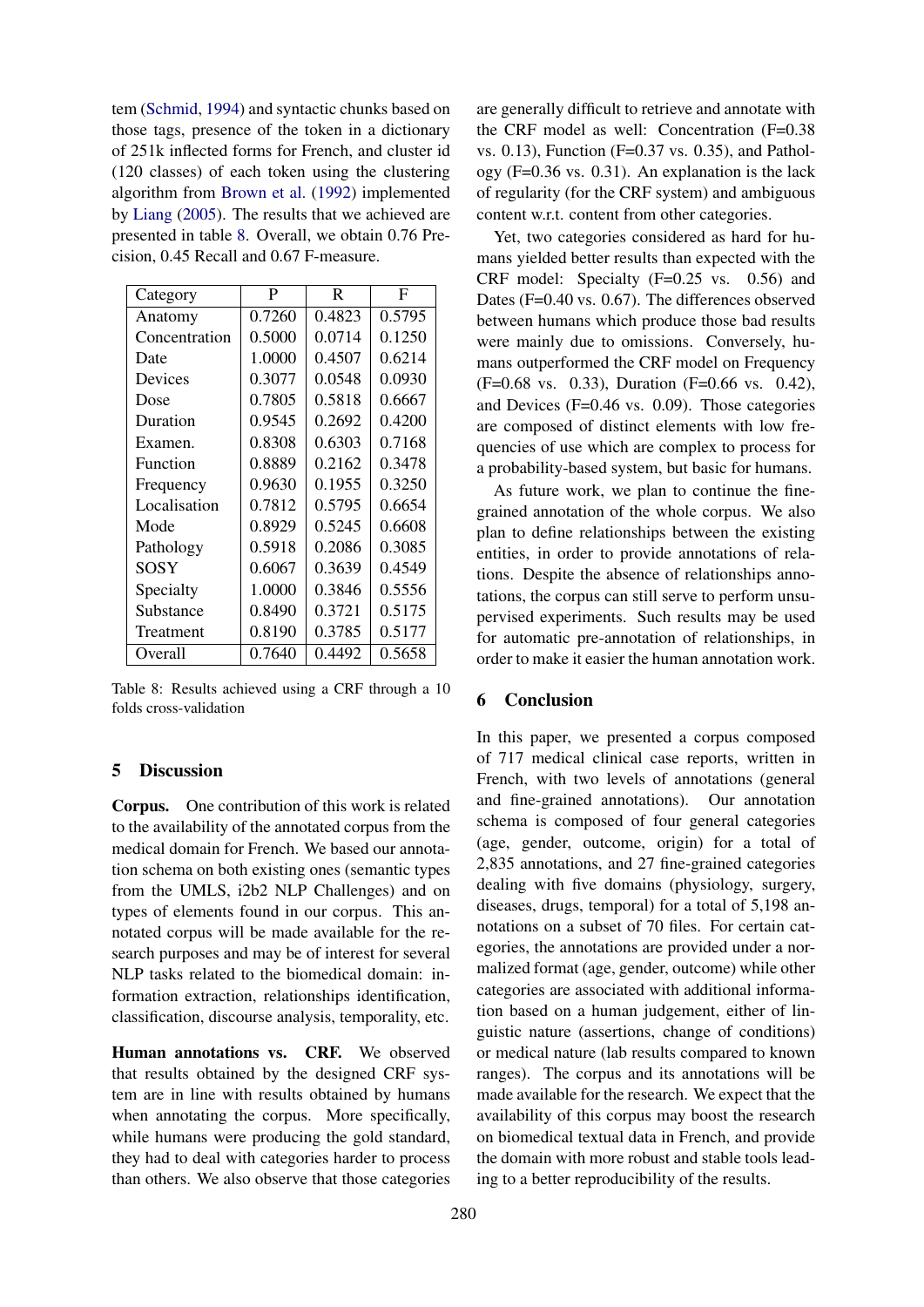#### Acknowledgments

This work has been founded by the French ANR (grant number ANR-17-CE19-0016-01) as part of the project CLEAR (Communication, Literacy, Education, Accessibility, Readibility) and by the French government support, granted to the Comin-Labs LabEx, managed by the ANR in Investing for the Future program (grant number ANR-10- LABX-07-01).

#### References

- Dwight Atkinson. 1992. The evolution of medical research writing from 1735 to 1985: The case of the Edinburgh medical journal. *Applied Linguistics*, 13(4):337–74.
- Peter F Brown, Vincent J Della Pietra, Peter V de Souza, Jenifer C Lai, and Robert L Mercer. 1992. Class-based n-gram models of natural language. *Computational Linguistics*, 18(4):467–79.
- Wendy W Chapman, Prakash M Nadkarni, Lynette Hirschman, Leonardo W D'Avolio, Guergana K Savova, and Özlem Uzuner. 2011. Overcoming barriers to NLP for clinical text: the role of shared tasks and the need for additional creative solutions. *J Am Med Inform Assoc*, 18(5):540–3.
- Franck Dernoncourt, Ji Young Lee, Özlem Uzuner, and Peter Szolovits. 2017. De-identification of patient notes with recurrent neural networks. *J Am Med Inform Assoc*, 24(3):596–606.
- David Doermann and Shee Yao. 1995. Generating synthetic data for text analysis systems. In *Symposium on Document Analysis and Information Retrieval*, Las Vegas, USA.
- Steffen Eger, Gözde Gül Sahin, Andreas Rücklé, Ji-Ung Lee, Claudia Schulz, Mohsen Mesgar, Krishnkant Swarnkar, Edwin Simpson, and Iryna Gurevych. 2019. Text processing like humans do: Visually attacking and shielding NLP systems. ArXiv:1903.11508v1.
- Natalia Grabar, Vincent Claveau, and Clément Dalloux. 2018. Cas: French corpus with clinical cases. In *Proc of LOUHI*, pages 122–128, Brussels, Belgium.
- Cyril Grouin, Sophie Rosset, Pierre Zweigenbaum, Karën Fort, Olivier Galibert, and Ludovic Quintard. 2011. Proposal for an extension of traditional named entities: From guidelines to evaluation, an overview. In *Proc of Linguistic Annotation Workshop (LAW-V)*, pages 92–100, Portland, OR. Association for Computational Linguistics.
- Harsha Gurulingappa, Abdul Mateen-Rajput, Angus Roberts, Juliane Fluck, Martin Hofmann-Apitius,

and Luca Toldo. 2012. Development of a benchmark corpus to support the automatic extraction of drug-related adverse effects from medical case reports. *J Biomed Inform*, 45(5):885–92.

- Alistair EW Johnson, Tom J Pollard, Lu Shen, Li-Wei H Lehman, Mengling Feng, Mohammad Ghassemi, Benjamin Moody, Peter Szolovits, Leo Anthony Celi, and Roger G Mark. 2016. MIMIC-III, a freely accessible critical care database. *Scientific Data*, 3.
- Mehmet Kayaalp. 2017. Modes of de-identification. In *AMIA Annu Symp Proc*, pages 1044–50, San Francisco, USA.
- John D. Lafferty, Andrew McCallum, and Fernando C. N. Pereira. 2001. Conditional Random Fields: Probabilistic models for segmenting and labeling sequence data. In *Proc of ICML*, pages 282–9, Williamstown, MA.
- Thomas Lavergne, Olivier Cappé, and François Yvon. 2010. Practical very large scale CRFs. In *Proc of ACL*, pages 504–13, Uppsala, Sweden.
- Percy Liang. 2005. Semi-supervised learning for natural language. Master's thesis, Massachusetts Institute of Technology.
- Donald A. Lindberg, Betsy L. Humphreys, and Alexa T. McRay. 1993. The Unified Medical Language System. *Methods Inf Med*, 32(4):281–91.
- Christina Lohr, Sven Buechel, and Udo Hahn. 2018. Sharing copies of synthetic clinical corpora without physical distribution – A case study to get around IPRs and privacy constraints featuring the German JSynCC corpus. In *Proc of LREC*, pages 1259–66, Miyazaki, Japan.
- Yuliia Lysanets, Halyna Morokhovets, and Olena Bieliaieva. 2017. Stylistic features of case reports as a genre of medical discourse. *J Med Case Rep*, 11:83.
- Stéphane M Meystre, F Jeffrey Friedlin, Brett R South, Shuying Shen, and Matthew H Samore. 2010. Automatic de-identification of textual documents in the electronic health record: a review of recent research. *BMC Med Res Method*, 10(70).
- Prakash M Nadkarni, Lucila Ohno-Machado, and Wendy W Chapman. 2011. Natural languague processing: an introduction. *J Am Med Inform Assoc*, 18(5):544–51.
- Aurélie Névéol, Cyril Grouin, Jeremy Leixa, Sophie Rosset, and Pierre Zweigenbaum. 2014. The QUAERO French medical corpus: A ressource for medical entity recognition and normalization. In *Proc of BioTextMining Work*, pages 24–30.
- Richard A Rison. 2013. A guide to writing case reports for the journal of medical case reports and biomed central research notes. *J Med Case Rep*, 7:239.